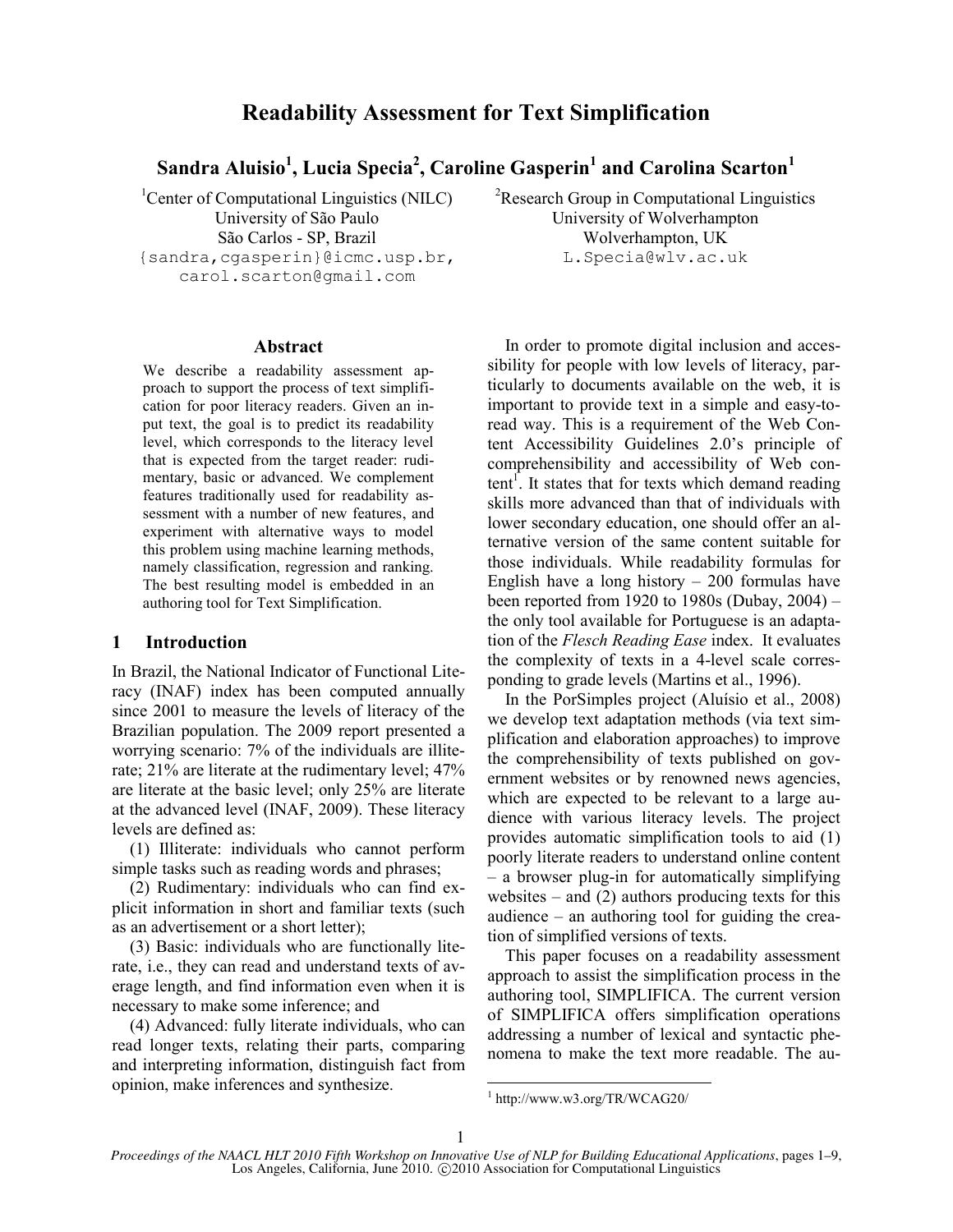thor has the freedom to choose when and whether to apply the available simplification operations, a decision based on the level of complexity of the current text and on the target reader.

A method for automatically identifying such level of complexity is therefore of great value. With our readability assessment tool, the author is able to automatically check the complexity/readability level of the original text, as well as modified versions of such text produced as he/she applies simplification operations offered by SIMPLIFICA, until the text reaches the expected level, adequate for the target reader.

In this paper we present such readability assessment tool, developed as part of the PorSimples project, and discuss its application within the authoring tool. Different from previous work, the tool does not model text difficulty according to linear grade levels (e.g., Heilman et al., 2008), but instead maps the text into the three levels of literacy defined by INAF: rudimentary, basic or advanced. Moreover, it uses a more comprehensive set of features, different learning techniques and targets a new language and application, as we discuss in Section 4. More specifically, we address the following research questions:

1. Given some training material, is it possible to detect the complexity level of Portuguese texts, which corresponds to the different literacy levels defined by INAF?

2. What is the best way to model this problem and which features are relevant?

We experiment with nominal, ordinal and intervalbased modeling techniques and exploit a number of the cognitively motivated features proposed by Coh-Metrix 2.0 (Graesser et al., 2004) and adapted to Portuguese (called Coh-Metrix-PORT), along with a set of new features, including syntactic features to capture simplification operations and ngram language model features.

In the remainder of this paper, we first provide some background information on the need for a readability assessment tool within our text simplification system (Section 2) and discuss prior work on readability assessment (Section 3), to then present our features and modeling techniques (Section 4) and the experiments performed to answer our research questions (Section 5).

## **2. Text Simplification in PorSimples**

Text Simplification (TS) aims to maximize reading comprehension of written texts through their simplification. Simplification usually involves substituting complex by simpler words and breaking down and changing the syntax of complex, long sentences (Max, 2006; Siddharthan, 2003).

To meet the needs of people with different levels of literacy, in the PorSimples project we propose two types of simplification: *natural* and *strong*. The first type results in texts adequate for people with a basic literacy level and the second, rudimentary level. The difference between these two is the degree of application of simplification operations to complex sentences. In strong simplification, operations are applied to all complex syntactic phenomena present in the text in order to make it as simple as possible, while in natural simplification these operations are applied selectively, only when the resulting text remains "natural". One example of original text (a), along with its natural (b) and strong (c) manual simplifications, is given in Table 1.

| (a) | The cinema theaters around the world were show-      |
|-----|------------------------------------------------------|
|     | ing a production by director Joe Dante in which a    |
|     | shoal of piranhas escaped from a military laborato-  |
|     | ry and attacked participants of an aquatic show.     |
|     | () More than 20 people were bitten by palometas      |
|     | (Serrasalmus spilopleura, a species of piranhas)     |
|     | that live in the waters of the Sanchuri dam.         |
| (b) | The cinema theaters around the world were show-      |
|     | ing a production by director Joe Dante. In the pro-  |
|     | duction a shoal of piranhas escaped from a military  |
|     | laboratory and attacked participants of an aquatic   |
|     | show. $()$ More than 20 people were bitten by pa-    |
|     | lometas that live in the waters of the Sanchuri dam. |
|     | Palometas are Serrasalmus spilopleura, a species     |
|     | of piranhas.                                         |
| (c) | The cinema theaters around the world were show-      |
|     | ing a movie by director Joe Dante. In the movie a    |
|     | shoal of piranhas escaped from a military laborato-  |
|     | ry. The shoal of piranhas attacked participants of   |
|     | an aquatic show. (). Palometas have bitten more      |
|     | than 20 people. Palometas live in the waters of the  |
|     | Sanchuri dam. Palometas are Serrasalmus spilop-      |
|     | leura, a species of piranhas.                        |

Table 1: Example of original and simplified texts

The association between these two types of simplification and the literacy levels was identified by means of a corpus study. We have manually built a corpus of simplified texts at both natural and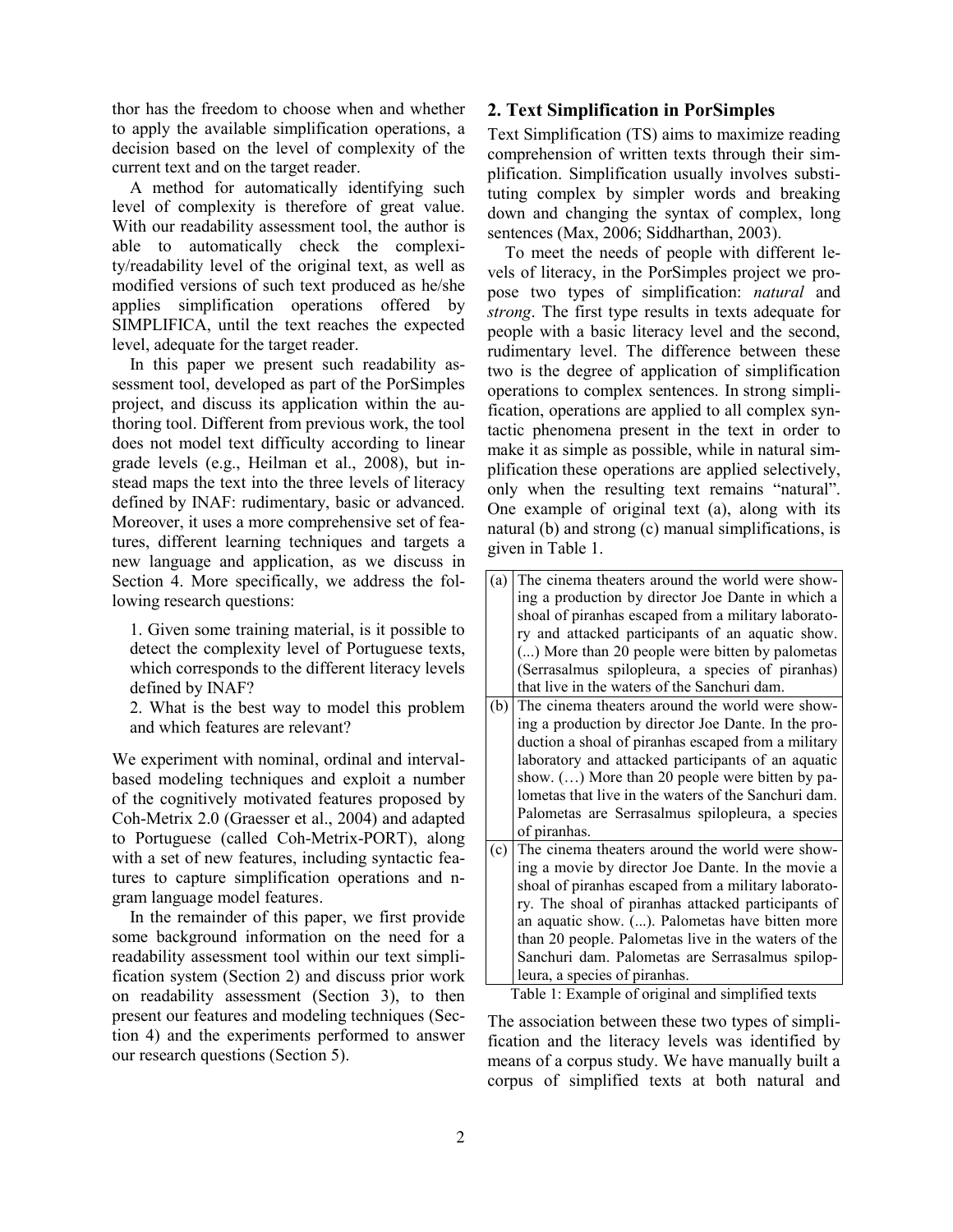strong levels and analyzed their linguistic structures according to the description of the two literacy levels. We verified that strong simplified sentences are more adequate for rudimentary level readers, and natural ones for basic level readers. This claim is supported by several studies which relate capabilities and performance of the working memory with reading levels (Siddharthan, 2003; McNamara et al., 2002).

#### **2.1 The Rule-based Simplification System**

The association between simplification operations and the syntactic phenomena they address is implemented within a rule-based syntactic simplification system (Candido Jr. et al., 2009). This system is able to identify complex syntactic phenomena in a sentence and perform the appropriate operations to simplify each phenomenon.

The simplification rules follow a manual for syntactic simplification in Portuguese also developed in PorSimples. They cover syntactic constructions such as apposition, relative clauses, coordination and subordination, which had already been addressed by previous work on text simplification (Siddharthan, 2003). Additionally, they address the transformation of sentences from passive into active voice, normalization of sentences into the Subject-Verb-Object order, and simplification of adverbial phrases. The simplification operations available are: sentence splitting, changing particular discourse markers by simpler ones, transforming passive into active voice, inverting the order of clauses, converting to subject-verb-object order, relocating long adverbial phrases.

#### **2.2 The SIMPLIFICA Tool**

The rule-based simplification system is part of SIMPLIFICA, an authoring tool for writers to adapt original texts into simplified texts. Within SIMPLIFICA, the author plays an active role in generating natural or strong simplified texts by accepting or rejecting the simplifications offered by the system on a sentence basis and post-editing them if necessary.

Despite the ability to make such choices at the sentence level, it is not straightforward for the author to judge the complexity level of the *text as whole* in order to decide whether it is ready for a certain audience. This is the main motivation for the development of a readability assessment tool.

The readability assessment tool automatically detects the level of complexity of a text at any moment of the authoring process, and therefore guides the author towards producing the adequate simplification level according to the type of reader. It classifies a text in one of three levels: rudimentary, basic or advanced.

Figure 1 shows the interface of SIMPLIFICA, where the complexity level of the current text as given by the readability assessment tool is shown at the bottom, in red (in this case, "*Nível Pleno*", which corresponds to *advanced*). To update the readability assessment of a text the author can choose "*Nível de Inteligibilidade*" (r*eadability level*) at any moment.

The text shown in Figure 1 is composed of 13 sentences, 218 words. The lexical simplification module (not shown in the Figure 1) finds 10 candidate words for simplification in this text, and the syntactic simplification module selects 10 sentences to be simplified (highlighted in gray).

When the author selects a highlighted sentence, he/she is presented with all possible simplifications proposed by the rule-based system for this sentence. Figure 2 shows the options for the first sentence in Figure 1. The first two options cover nonfinite clause and adverbial adjuncts, respectively, while the third option covers both phenomena in one single step. The original sentence is also given as an option.

It is possible that certain suggestions of automatic simplifications result in ungrammatical or inadequate sentences (mainly due to parsing errors). The author can choose not to use such suggestions as well as manually edit the original or automatically simplified versions. The impact of the author's choice on the *overall* readability level of the text is not always clear to the author. The goal of the readability assessment function is to provide such information.

Simplified texts are usually longer than the original ones, due to sentence splittings and repetition of information to connect such sentences. We acknowledge that low literacy readers prefer short texts, but in this tool the shortening of the text is a responsibility of the author. Our focus is on the linguistic structure of the texts; the length of the text actually is a feature considered by our readability assessment system.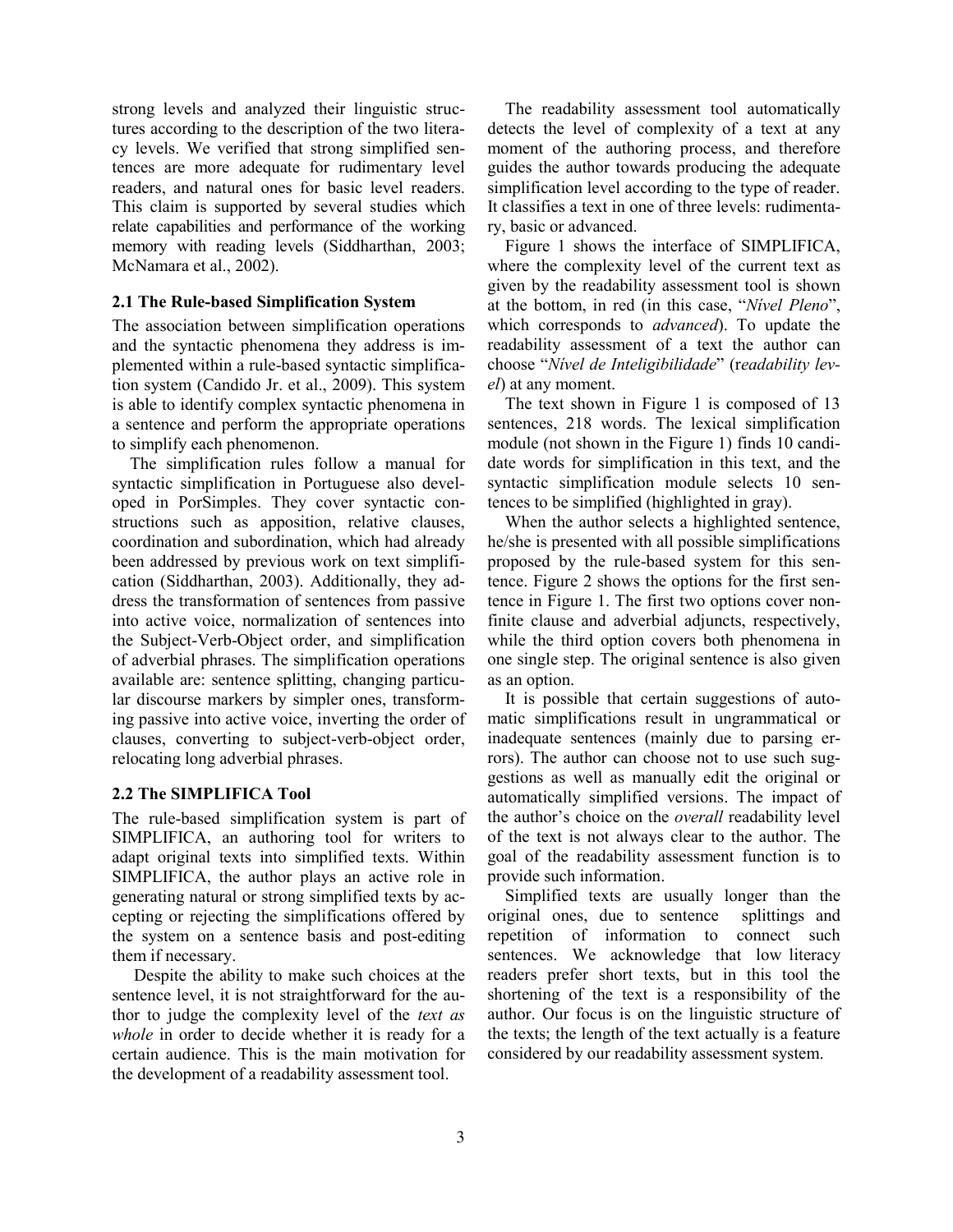| D   X 电离面的  A 45   9 ≥   ∞ ※ ↓ 2   √ ……                                                                                                                                                                                                                                                                                                                                                                                                                                                                                                                                                                                                                                                                                                                                                                      |  |
|--------------------------------------------------------------------------------------------------------------------------------------------------------------------------------------------------------------------------------------------------------------------------------------------------------------------------------------------------------------------------------------------------------------------------------------------------------------------------------------------------------------------------------------------------------------------------------------------------------------------------------------------------------------------------------------------------------------------------------------------------------------------------------------------------------------|--|
| Parágrafo - Família da Font - 2 (10pt)                                                                                                                                                                                                                                                                                                                                                                                                                                                                                                                                                                                                                                                                                                                                                                       |  |
| Finalizar Revisão                                                                                                                                                                                                                                                                                                                                                                                                                                                                                                                                                                                                                                                                                                                                                                                            |  |
| O começo deste verão é o mais abrasador dos últimos 11 anos no Rio Grande do Sul.                                                                                                                                                                                                                                                                                                                                                                                                                                                                                                                                                                                                                                                                                                                            |  |
| As médias de temperatura máxima oscilam entre 28° C e 34° C nas diferentes regiões do Estado, chegando a alcançar três graus acima de os padrões históricos. A<br>escassez de chuva- as precipitações passageiras registradas esta semana não foram suficientes para resfriar a atmosfera por muito tempo, o fenômeno El Niño e o<br>processo de aquecimento global ajudam a explicar o calorão gaúcho.                                                                                                                                                                                                                                                                                                                                                                                                      |  |
| Embora temperaturas próximas a 40° C sejam comuns no verão rio-grandense, a temporada 2006/2007 conquistou um lugar na História. Conforme mapas climatológicos do<br>Centro de Previsão de Tempo e Estudos Climáticos (Cptec), ligado ao Instituto Nacional de Pesquisas Espaciais (Inpe), desde 1995 a média dos picos diários de calor não<br>era tão elevada em dezembro. Esse padrão se manteve no início de janeiro, tornando tórridos os primeiros dias do ano. Dia 17, por exemplo, Campo Bom registrou 40,8° C-<br>apenas 1,8 abaixo de o recorde gaúcho. Uma das razões apontadas para o Sul arder com as altas temperaturas é a falta de chuvas intensas e freqüentes.As frentes frias<br>passam por o Estado, provocam chuvas passageiras e acabam concentrando a precipitação na Região Sudeste. |  |
|                                                                                                                                                                                                                                                                                                                                                                                                                                                                                                                                                                                                                                                                                                                                                                                                              |  |
| Texto para Alfabetizados em Nível Pleno » Ø Mais Informações · • + Nível de Inteligibilidade                                                                                                                                                                                                                                                                                                                                                                                                                                                                                                                                                                                                                                                                                                                 |  |
| Figure 1: SIMPLIFICA interface                                                                                                                                                                                                                                                                                                                                                                                                                                                                                                                                                                                                                                                                                                                                                                               |  |
| Revisão da Simplificação Sintática                                                                                                                                                                                                                                                                                                                                                                                                                                                                                                                                                                                                                                                                                                                                                                           |  |
| <- Anterior<br>Próxima ->                                                                                                                                                                                                                                                                                                                                                                                                                                                                                                                                                                                                                                                                                                                                                                                    |  |
| Opções da sentença 1 de 10:<br>Editar Sentença Escolhida:                                                                                                                                                                                                                                                                                                                                                                                                                                                                                                                                                                                                                                                                                                                                                    |  |
| As médias de temperatura máxima oscilam entre 28º C e 34º C nas diferentes regiões do Estado. Isso chega a alcançar três graus acima de                                                                                                                                                                                                                                                                                                                                                                                                                                                                                                                                                                                                                                                                      |  |
| ⊙ As médias de temperatura máxima oscilam entre 28º C e 34º C nas diferentes regiões do Estado. Isso chega a alcançar três graus acima<br>de os padrões históricos. Ordem dos componentes da sentença [detalhes]                                                                                                                                                                                                                                                                                                                                                                                                                                                                                                                                                                                             |  |
| O As médias de temperatura máxima oscilam chegando a alcançar três graus acima de os padrões históricos. Isso ocorrem entre 28º C e<br>34º C nas diferentes regiões do Estado. Ordem dos componentes da sentença [detalhes]                                                                                                                                                                                                                                                                                                                                                                                                                                                                                                                                                                                  |  |
| O As médias de temperatura máxima oscilam. Isso ocorrem entre 28º C e 34º C nas diferentes regiões do Estado. Isso chega a alcançar três<br>graus acima de os padrões históricos. Vários fenômenos simplificados [detalhes]                                                                                                                                                                                                                                                                                                                                                                                                                                                                                                                                                                                  |  |

Figure 2. Simplification options available for the first sentence of the text presented in Figure 1

#### **3. Readability Assessment**

Recent work on readability assessment for the English language focus on: (i) the **feature set** used to capture the various aspects of readability, to evaluate the contribution of lexical, syntactic, semantic and discursive features; (ii) the **audience** of the texts the readability measurement is intended to; (iii) the **genre** effects on the calculation of text difficult; (iv) the type of **learning technique**  which is more appropriate: those producing nominal, ordinal or interval scales of measurement, and (v) providing an **application** for the automatic assessment of reading difficulty.

Pitler and Nenkova (2008) propose a unified framework composed of vocabulary, syntactic, elements of lexical cohesion, entity coherence and discourse relations to measure text quality, which resembles the composition of rubrics in the area of essay scoring (Burstein et al., 2003).

The following studies address readability assessment for specific audiences: learners of English as second language (Schwarm and Ostendorf, 2005; Heilman et al., 2007), people with intellectual disabilities (Feng et al., 2009), and people with cognitive impairment caused by Alzheimer (Roark at al, 2007).

Aceitar Revisão | Cancelar Revisão

Sheehan et al. (2007) focus on models for literary and expository texts, given that traditional metrics like Flesch-Kincaid Level score tend to overpredict the difficulty of literary texts and underpredict the difficulty of expository texts.

Heilman et al. (2008) investigate an appropriate scale of measurement for reading difficulty – nominal, ordinal, or interval  $-$  by comparing the effectiveness of statistical models for each type of data. Petersen and Ostendorf (2009) use classification and regression techniques to predict a readability score.

Miltsakali and Troutt (2007; 2008) propose an automatic tool to evaluate reading difficulty of Web texts in real time, addressing teenagers and adults with low literacy levels. Using machine learning, Glöckner et al. (2006) present a tool for automatically rating the readability of German texts using several linguistic information sources and a global readability score similar to the *Flesch Reading Ease*.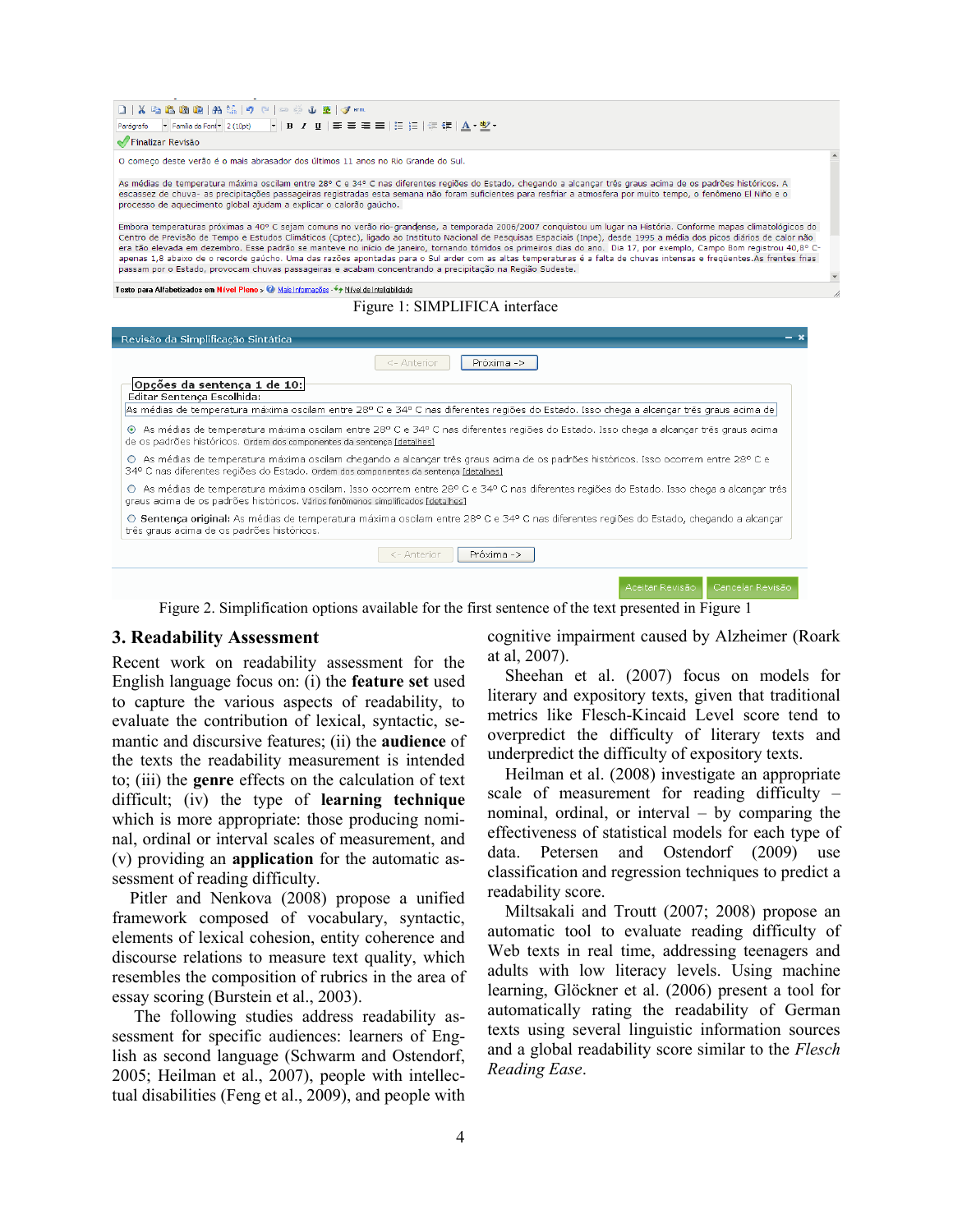## **4. A Tool for Readability Assessment**

In this section we present our approach to readability assessment. It differs from previous work in the following aspects: (i) it uses a feature set with cognitively-motivated metrics and a number of additional features to provide a better explanation of the complexity of a text; (ii) it targets a new audience: people with different literacy levels; (iii) it investigates different statistical models for nonlinear data scales: the levels of literacy defined by INAF, (iv) it focus on a new application: the use of readability assessment for text simplification systems; and (v) it is aimed at Portuguese.

#### **4.1 Features for Assessing Readability**

Our feature set (Table 2) consists of 3 groups of features. The first group contains cognitivelymotivated features (features 1-42), derived from the Coh-Metrix-PORT tool (see Section 4.1.1). The second group contains features that reflect the incidence of particular syntactic constructions which we target in our text simplification system (features 43-49). The third group (the remaining features in Table 2) contains features derived from n-gram language models built considering unigrams, bigrams and trigrams probability and perplexity plus out-of-vocabulary rate scores. We later refer to a set of *basic features*, which consist of simple counts that do not require any linguistic tool or external resources to be computed. This set corresponds to features 1-3 and 9-11.

#### **4.1.1 Coh-Metrix-Port**

The Coh-Metrix tool was developed to compute features potentially relevant to the comprehension of English texts through a number of measures informed by linguistics, psychology and cognitive studies. The main aspects covered by the measures are cohesion and coherence (Graesser et al., 2004).

Coh-Metrix 2.0, the free version of the tool, contains 60 readability metrics. The Coh-Metrix-PORT tool (Scarton et al., 2009) computes similar metrics for texts in Brazilian Portuguese. The major challenge to create such tool is the lack of some of the necessary linguistic resources. The following metrics are currently available in the tool (we refer to Table 2 for details):

- 1. Readability metric: feature 12.
- 2. Words and textual information:
	- Basic counts: features 1 to 11.

| $\mathbf{1}$              | Number of words                               |
|---------------------------|-----------------------------------------------|
| $\overline{c}$            | Number of sentences                           |
| $\overline{\overline{3}}$ | Number of paragraphs                          |
| $\overline{4}$            | Number of verbs                               |
| 5                         | Number of nouns                               |
| 6                         | Number of adjectives                          |
| 7                         | Number of adverbs                             |
| 8                         | Number of pronouns                            |
| 9                         | Average number of words per sentence          |
| 10                        | Average number of sentences per paragraph     |
| 11                        | Average number of syllables per word          |
| 12                        | Flesch index for Portuguese                   |
| 13                        | Incidence of content words                    |
| 14                        | Incidence of functional words                 |
| 15                        | Raw Frequency of content words                |
| 16                        | Minimal frequency of content words            |
| 17                        | Average number of verb hypernyms              |
| 18                        | Incidence of NPs                              |
| 19                        | Number of NP modifiers                        |
| 20                        | Number of words before the main verb          |
|                           |                                               |
| 21                        | Number of high level constituents             |
| 22                        | Number of personal pronouns                   |
| 23                        | Type-token ratio                              |
| 24                        | Pronoun-NP ratio                              |
| 25                        | Number of "e" (and)                           |
| 26                        | Number of "ou" (or)                           |
| 27                        | Number of "se" (if)                           |
| 28                        | Number of negations                           |
| 29                        | Number of logic operators                     |
| 30                        | Number of connectives                         |
| 31                        | Number of positive additive connectives       |
| 32                        | Number of negative additive connectives       |
| 33                        | Number of positive temporal connectives       |
| 34                        | Number of negative temporal connectives       |
| $\overline{35}$           | Number of positive causal connectives         |
| $\overline{36}$           | Number of negative causal connectives         |
| 37                        | Number of positive logic connectives          |
| 38                        | Number of negative logic connectives          |
| 39                        | Verb ambiguity ratio                          |
| 40                        | Noun ambiguity ratio                          |
| 41                        | Adverb ambiguity ratio                        |
| 42                        | Adjective ambiguity ratio                     |
| 43                        | Incidence of clauses                          |
| 44                        | Incidence of adverbial phrases                |
| 45                        | Incidence of apposition                       |
| 46                        | Incidence of passive voice                    |
| 47                        | Incidence of relative clauses                 |
| 48                        | Incidence of coordination                     |
| 49                        | Incidence of subordination                    |
| 50                        | Out-of-vocabulary words                       |
| 51                        | LM probability of unigrams                    |
| 52                        | LM perplexity of unigrams                     |
| <u>53</u>                 | LM perplexity of unigrams, without line break |
| 54                        | LM probability of bigrams                     |
| 55                        | LM perplexity of bigrams                      |
| 56                        | LM perplexity of bigrams, without line break  |
| 57                        | LM probability of trigrams                    |
| 58                        | LM perplexity of trigrams                     |
| 59                        | LM perplexity of trigrams, without line break |

Table 2. Feature set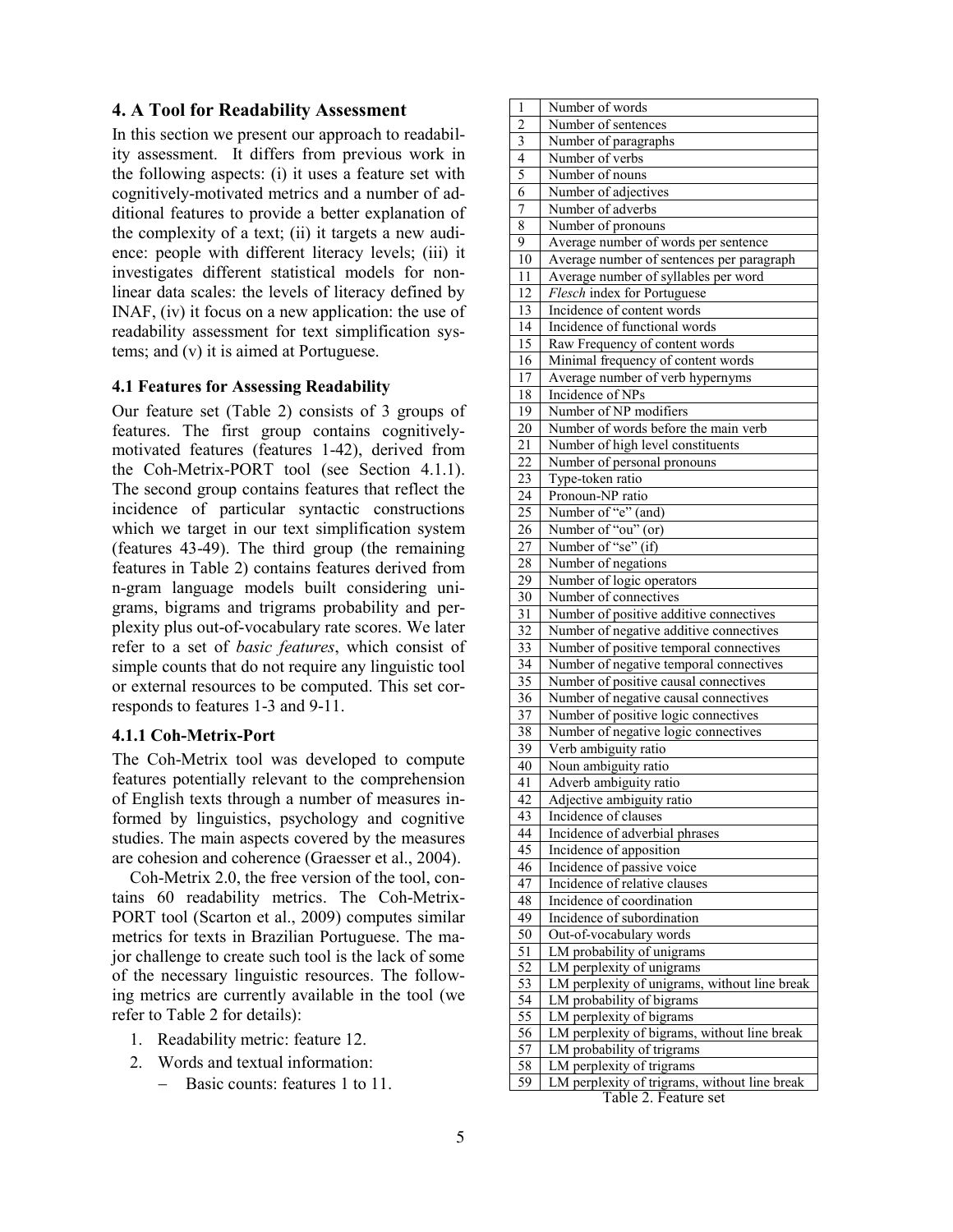- Frequencies: features 15 to 16.  $-$
- Hypernymy: feature 17.
- 3. Syntactic information:
	- $\overline{a}$ Constituents: features 18 to 20.
	- Pronouns: feature 22
	- Types and Tokens: features 23 to 24.
	- Connectives: features 30 to 38.  $\equiv$
- 4. Logical operators: features 25 to 29.

The following resources for Portuguese were used: the MXPOST POS tagger (Ratnaparkhi, 1996), a word frequency list compiled from a 700 milliontoken corpus<sup>2</sup>, a tool to identify reduced noun phrases (Oliveira et al., 2006), a list of connectives classified as positives/negatives and according to cohesion type (causal, temporal, additive or logical), a list of logical operators and WordNet.Br (Dias-da-Silva et al., 2008).

In this paper we include seven new metrics to Coh-Metrix-PORT: features 13, 14, 21, and 39 to 42. We used  $\text{TEP}^3$  (Dias-da-Silva et al., 2003) to obtain the number of senses of words (and thus their ambiguity level), and the *Palavras* parser (Bick, 2000) to identify the higher level constituents. The remaining metrics were computed based on the POS tags.

According to a report on the performance of each Coh-Metrix-PORT metric (Scarton et al., 2009), no individual feature provides sufficient indication to measure text complexity, and therefore the need to exploit their combination, and also to combine them with the other types of features described in this section.

#### **4.1.2 Language-model Features**

Language model features were derived from a large corpus composed of a sample of the Brazilian newspaper *Folha de São Paulo* containing issues from 12 months taken at random from 1994 to 2005. The corpus contains 96,868 texts and 26,425,483 tokens. SRILM (Stolcke, 2002), a standard language modelling toolkit, was used to produce the language model features.

## **4.2 Learning Techniques**

 $\overline{a}$ 

Given that the boundaries of literacy level classes are one of the subjects of our study, we exploit three different types of models in order to check which of them can better distinguish among the three literacy levels. We therefore experiment with three types of machine learning algorithms: a standard classifier, an ordinal (ranking) classifier and a regressor. Each algorithm assumes different relations among the groups: the classifier assumes no relation, the ordinal classifier assumes that the groups are ordered, and the regressor assumes that the groups are continuous.

As classifier we use the Support Vector Machines (SVM) implementation in the Weka<sup>4</sup> toolkit (SMO). As ordinal classifier we use a meta classifier in Weka which takes SMO as the base classification algorithm and performs pairwise classifications (OrdinalClassClassifier). For regression we use the SVM regression implementation in Weka (SMO-reg). We use the linear versions of the algorithms for classification, ordinal classification and regression, and also experiment with a radial basis function (RBF) kernel for regression.

## **5. Experiments**

#### **5.1 Corpora**

In order to train (and test) the different machine learning algorithms to automatically identify the readability level of the texts we make use of manually simplified corpora created in the PorSimples project. Seven corpora covering our three literacy levels (advanced, basic and rudimentary) and two different genres were compiled. The first corpus is composed of general news articles from the Brazilian newspaper *Zero Hora* (*ZH original*). These articles were manually simplified by a linguist, expert in text simplification, according to the two levels of simplification: natural (*ZH natural*) and strong (*ZH strong*). The remaining corpora are composed of popular science articles from different sources: (a) the *Caderno Ciência* section of the Brazilian newspaper *Folha de São Paulo*, a mainstream newspaper in Brazil (*CC original*) and a manually simplified version of this corpus using the natural (*CC natural*) and strong (*CC strong*) levels; and (b) advanced level texts from a popular science magazine called *Ciência Hoje* (*CH*). Table 3 shows a few statistics about these seven corpora.

#### **5.2 Feature Analysis**

As a simple way to check the contribution of different features to our three literacy levels, we com-

l

<sup>2</sup> http://www2.lael.pucsp.br/corpora/bp/index.htm

<sup>3</sup> http://www.nilc.icmc.usp.br/tep2/index.htm

<sup>4</sup> http://www.cs.waikato.ac.nz/ml/weka/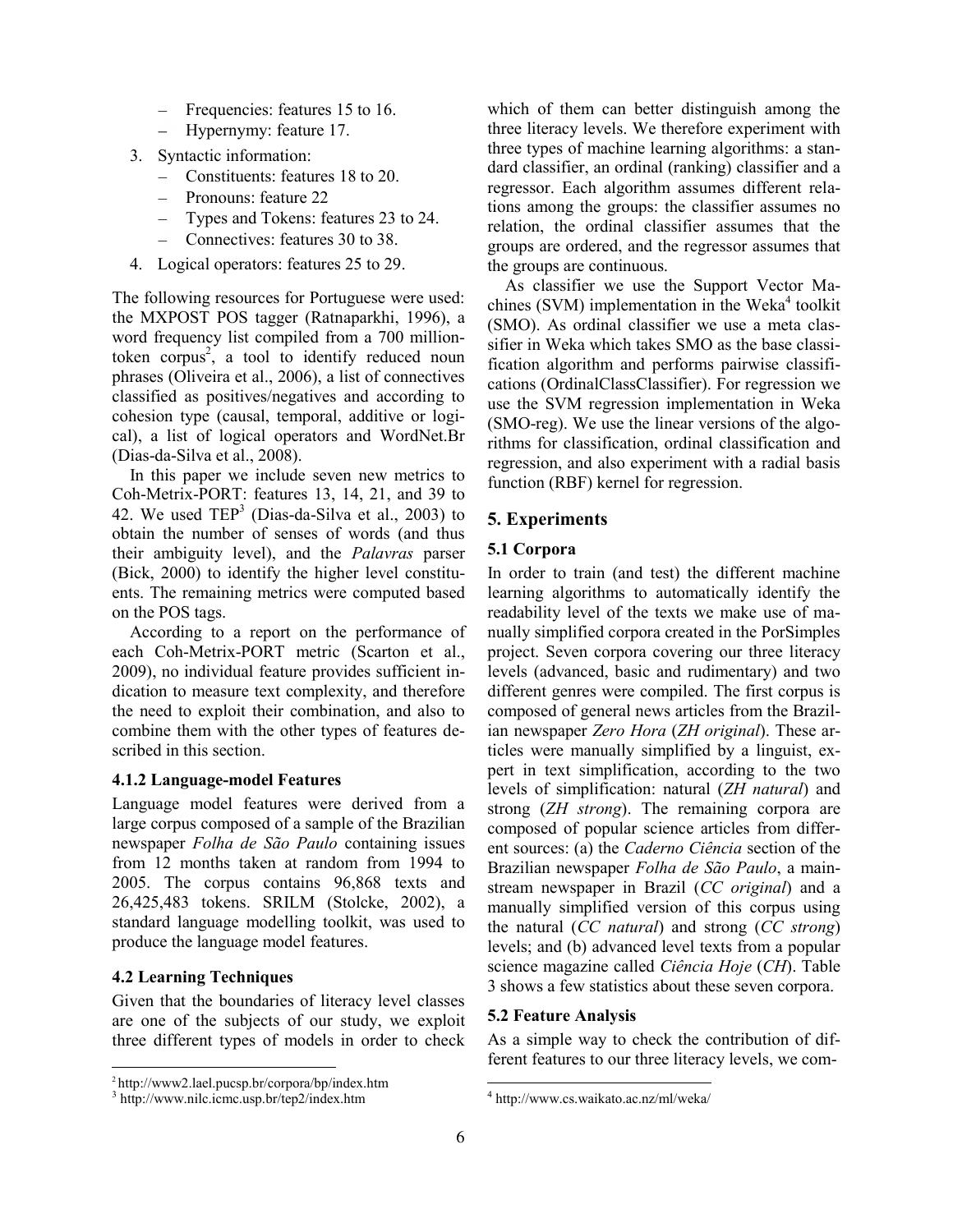| Doc | Sent | Words | Avg. words     | Avg.                         |
|-----|------|-------|----------------|------------------------------|
|     |      |       | per text (std. | words p.                     |
|     |      |       | deviation)     | sentence                     |
| 104 | 2184 | 46190 | 444.1 (133.7)  | 21.1                         |
| 104 | 3234 | 47296 | 454.7 (134.2)  | 14.6                         |
| 104 | 3668 | 47938 | 460.9 (137.5)  | 13.0                         |
| 50  | 882  | 20263 | 405.2 (175.6)  | 22.9                         |
| 50  | 975  | 19603 | 392.0 (176.0)  | 20.1                         |
| 50  | 1454 | 20518 | 410.3 (169.6)  | 14.1                         |
| 130 | 3624 | 95866 | 737.4 (226.1)  | 26.4                         |
|     |      |       |                | Table 3<br>Corpus statistics |

Table 3. Corpus statistics

puted the (absolute) Pearson correlation between our features and the expected literacy level for the two sets of corpora that contain versions of the three classes of interest (original, natural and strong). Table 4 lists the most highly correlated features.

|    | Feature                                                                                              | Corr. |
|----|------------------------------------------------------------------------------------------------------|-------|
|    | Words per sentence                                                                                   | 0.693 |
| 2  | Incidence of apposition                                                                              | 0.688 |
| 3  | Incidence of clauses                                                                                 | 0.614 |
| 4  | Flesch index                                                                                         | 0.580 |
| 5  | Words before main verb                                                                               | 0.516 |
| 6  | Sentences per paragraph                                                                              | 0.509 |
| 7  | Incidence of relative clauses                                                                        | 0.417 |
| 8  | Syllables per word                                                                                   | 0.414 |
| 9  | Number of positive additive connectives                                                              | 0.397 |
| 10 | Number of negative causal connectives                                                                | 0.388 |
|    | THE 11 A C 1 A C 1 A C 1 A C 1 A C 1 A C 1 A C 1 A C 1 A C 1 A C 1 A C 1 A C 1 A C 1 A C 1 A C 1 A C |       |

Table 4: Correlation between features and literacy levels

Among the top features are mostly basic and syntactic features representing the number of appositive and relative clauses and clauses in general, and also features from Coh-Metrix-PORT. This shows that traditional cognitively-motivated features can be complemented with more superficial features for readability assessment.

#### **5.3 Predicting Complexity Levels**

As previously discussed, the goal is to predict the complexity level of a text as original, naturally or strongly simplified, which correspond to the three literacy levels of INAF: rudimentary, basic and advanced level.

Tables 5-7 show the results of our experiments using 10-fold cross-validation and standard classification (Table 5), ordinal classification (Table 6) and regression (Table 7), in terms of F-measure (F), Pearson correlation with true score (Corr.) and mean absolute error (MAE). Results using our complete feature set (All) and different subsets of it are shown so that we can analyze the performance of each group of features. We also experiment with the Flesch index on its own as a feature.

| Features     | Class    | F     | Corr. | <b>MAE</b> |
|--------------|----------|-------|-------|------------|
| A11          | original | 0.913 | 0.84  | 0.276      |
|              | natural  | 0.483 |       |            |
|              | strong   | 0.732 |       |            |
| Language     | original | 0.669 | 0.25  | 0.381      |
| Model        | natural  | 0.025 |       |            |
|              | strong   | 0.221 |       |            |
| <b>Basic</b> | original | 0.846 | 0.76  | 0.302      |
|              | natural  | 0.149 |       |            |
|              | strong   | 0.707 |       |            |
| Syntactic    | original | 0.891 | 0.82  | 0.285      |
|              | natural  | 0.32  |       |            |
|              | strong   | 0.74  |       |            |
| Coh-         | original | 0.873 | 0.79  | 0.290      |
| Metrix-      | natural  | 0.381 |       |            |
| <b>PORT</b>  | strong   | 0.712 |       |            |
| Flesch       | original | 0.751 | 0.52  | 0.348      |
|              | natural  | 0.152 |       |            |
|              | strong   | 0.546 |       |            |

Table 5: Standard Classification

| Features     | Class    | F     | Corr. | <b>MAE</b> |
|--------------|----------|-------|-------|------------|
| A11          | original | 0.904 | 0.83  | 0.163      |
|              | natural  | 0.484 |       |            |
|              | strong   | 0.731 |       |            |
| Language     | original | 0.634 | 0.49  | 0.344      |
| Model        | natural  | 0.497 |       |            |
|              | strong   | 0.05  |       |            |
| <b>Basic</b> | original | 0.83  | 0.73  | 0.231      |
|              | natural  | 0.334 |       |            |
|              | strong   | 0.637 |       |            |
| Syntactic    | original | 0.891 | 0.81  | 0.180      |
|              | natural  | 0.382 |       |            |
|              | strong   | 0.714 |       |            |
| Coh-         | original | 0.878 | 0.8   | 0.183      |
| Metrix-      | natural  | 0.432 |       |            |
| PORT         | strong   | 0.709 |       |            |
| Flesch       | original | 0.746 | 0.56  | 0.310      |
|              | natural  | 0.489 |       |            |
|              | strong   |       |       |            |

Table 6: Ordinal classification

The results of the standard and ordinal classification are comparable in terms of F-measure and correlation, but the mean absolute error is lower for the ordinal classification. This indicates that ordinal classification is more adequate to handle our classes, similarly to the results found in (Heilman et al., 2008). Results also show that distinguishing between natural and strong simplifications is a harder problem than distinguishing between these and original texts. This was expected, since these two levels of simplification share many features. However, the average performance achieved is considered satisfactory.

Concerning the regression model (Table 7), the RBF kernel reaches the best correlation scores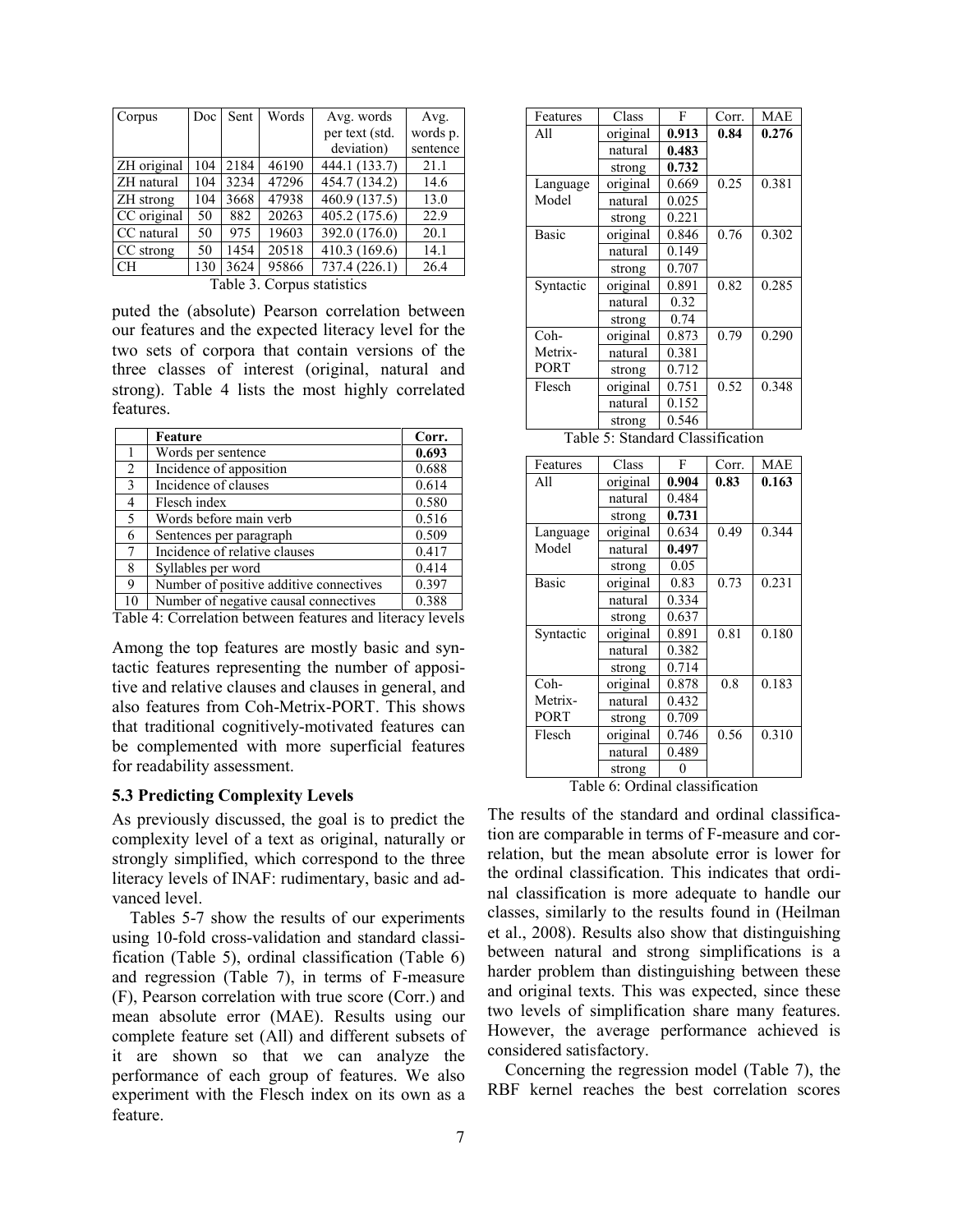among all models. However, its mean error rates are above the ones found for classification. A linear SVM (not shown here) achieves very poor results across all metrics.

| Features                            | Corr.  | <b>MAE</b> |  |  |
|-------------------------------------|--------|------------|--|--|
| A11                                 | 0.8502 | 0.3478     |  |  |
| Language Model                      | 0.6245 | 0.5448     |  |  |
| Basic                               | 0.7266 | 0.4538     |  |  |
| Syntactic                           | 0.8063 | 0.3878     |  |  |
| Coh-Metrix-PORT                     | 0.8051 | 0.3895     |  |  |
| Flesch                              | 0.5772 | 0.5492     |  |  |
| Table 7: Regression with RBF kernel |        |            |  |  |

With respect to the different feature sets, we can observe that the combination of all features consistently yields better results according to all metrics across all our models. The performances obtained with the subsets of features vary considerably from model to model, which shows that the combination of features is more robust across different learning techniques. Considering each feature set independently, the syntactic features, followed by Coh-Metrix-PORT, achieve the best correlation scores, while the language model features performed the poorest.

These results show that it is possible to predict with satisfactory accuracy the readability level of texts according to our three classes of interest: original, naturally simplified and strongly simplified texts. Given such results we embedded the classification model (Table 5) as a tool for readability assessment into our text simplification authoring system. The linear classification is our simplest model, has achieved the highest Fmeasure and its correlation scores are comparable to those of the other models.

#### **6. Conclusions**

We have experimented with different machine learning algorithms and features in order to verify whether it was possible to automatically distinguish among the three readability levels: original texts aimed at advanced readers, naturally simplified texts aimed at people with basic literacy level, and strongly simplified texts aimed at people with rudimentary literacy level. All algorithms achieved satisfactory performance with the combination of all features and we embedded the simplest model into our authoring tool.

As future work, we plan to investigate the contribution of deeper cognitive features to this problem, more specifically, semantic, co-reference and mental model dimensions metrics. Having this capacity for readability assessment is useful not only to inform authors preparing simplified material about the complexity of the current material, but also to guide automatic simplification systems to produce simplifications with the adequate level of complexity according to the target user.

The authoring tool, as well as its text simplification and readability assessment systems, can be used not only for improving text accessibility, but also for educational purposes: the author can prepare texts that are adequate according to the level of the reader and it will also allow them to improve their reading skills.

## **References**

- Sandra M. Aluísio, Lucia Specia, Thiago A. S. Pardo, Erick G. Maziero, Renata P. M. Fortes (2008). Towards Brazilian Portuguese Automatic Text Simplification Systems. In the *Proceedings of the 8th ACM Symposium on Document Engineering*, pp. 240-248.
- Eckhard Bick (2000). *The Parsing System "Palavras": Automatic Grammatical Analysis of Portuguese in a Constraint Grammar Framework.* PhD Thesis. University of Århus, Denmark.
- Jill Burstein, Martin Chodorow and Claudia Leacock (2003). CriterionSM Online Essay Evaluation: An Application for Automated Evaluation of Student Essays. In the *Proceedings of the Fifteenth Annual Conference on Innovative Applications of Artificial Intelligence*, Acapulco, Mexico.
- Arnaldo Candido Jr., Erick Maziero, Caroline Gasperin, Thiago A. S. Pardo, Lucia Specia, and Sandra M. Aluisio (2009). Supporting the Adaptation of Texts for Poor Literacy Readers: a Text Simplification Editor for Brazilian Portuguese**.** In *NAACL-HLT Workshop on Innovative Use of NLP for Building Educational Applications*, pages 34–42, Boulder'.
- Helena de M. Caseli, Tiago de F. Pereira, Lúcia Specia, Thiago A. S. Pardo, Caroline Gasperin and Sandra Maria Aluísio (2009). Building a Brazilian Portuguese Parallel Corpus of Original and Simplified Texts. In the *Proceedings of CICLing*.
- Max Coltheart (1981). The MRC psycholinguistic database. In *Quartely Jounal of Experimental Psychology*, 33A, pages 497-505.
- Scott Deerwester, Susan T. Dumais, George W. Furnas, Thomas K. Landauer e Richard Harshman (1990). Indexing By Latent Semantic Analysis. In *Journal of the American Society For Information Science*, V. 41, pages 391-407.
- Bento C. Dias-da-Silva and Helio R. Moraes (2003). A construção de um thesaurus eletrônico para o português do Brasil. In *ALFA- Revista de Lingüística*, V.